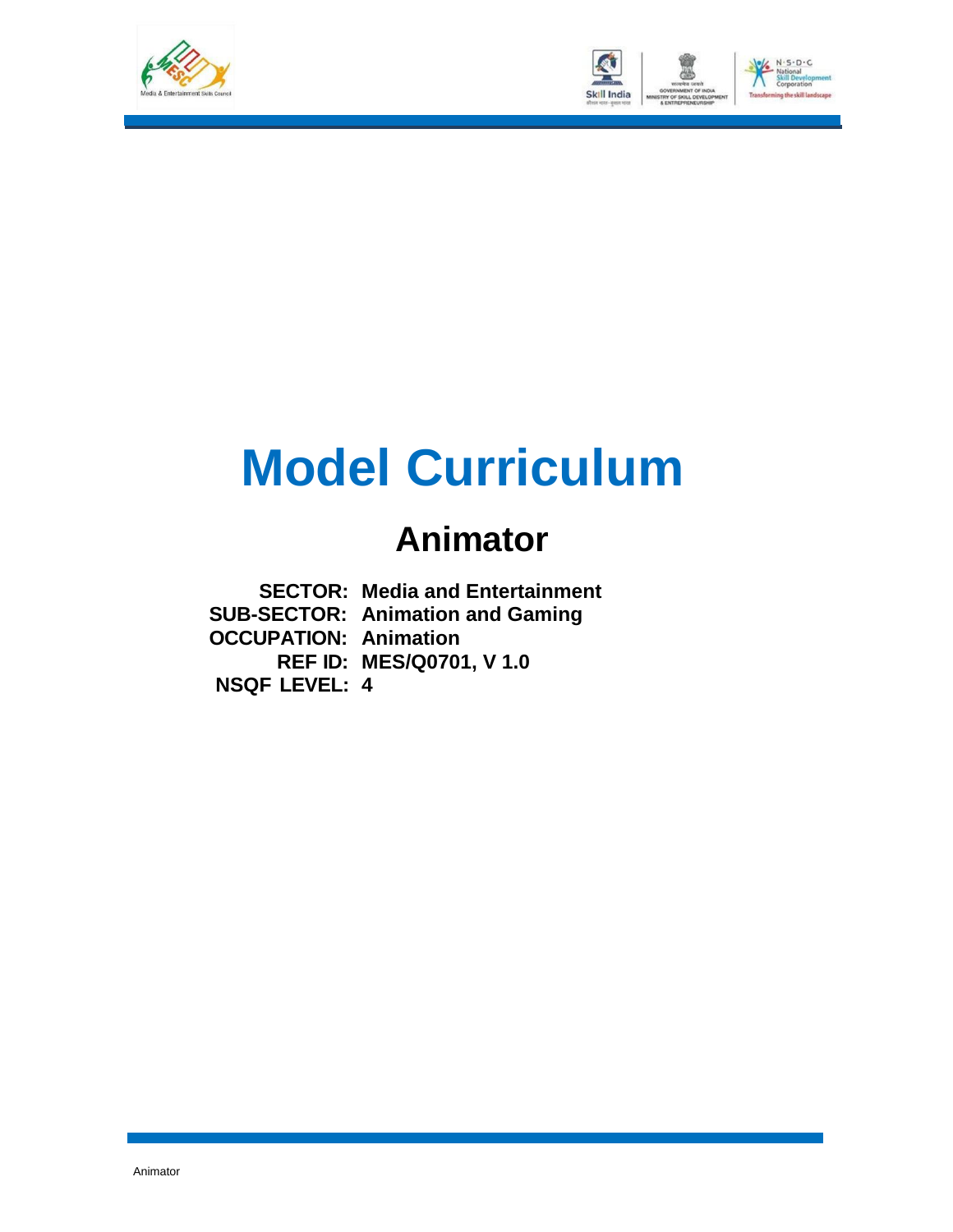





Animator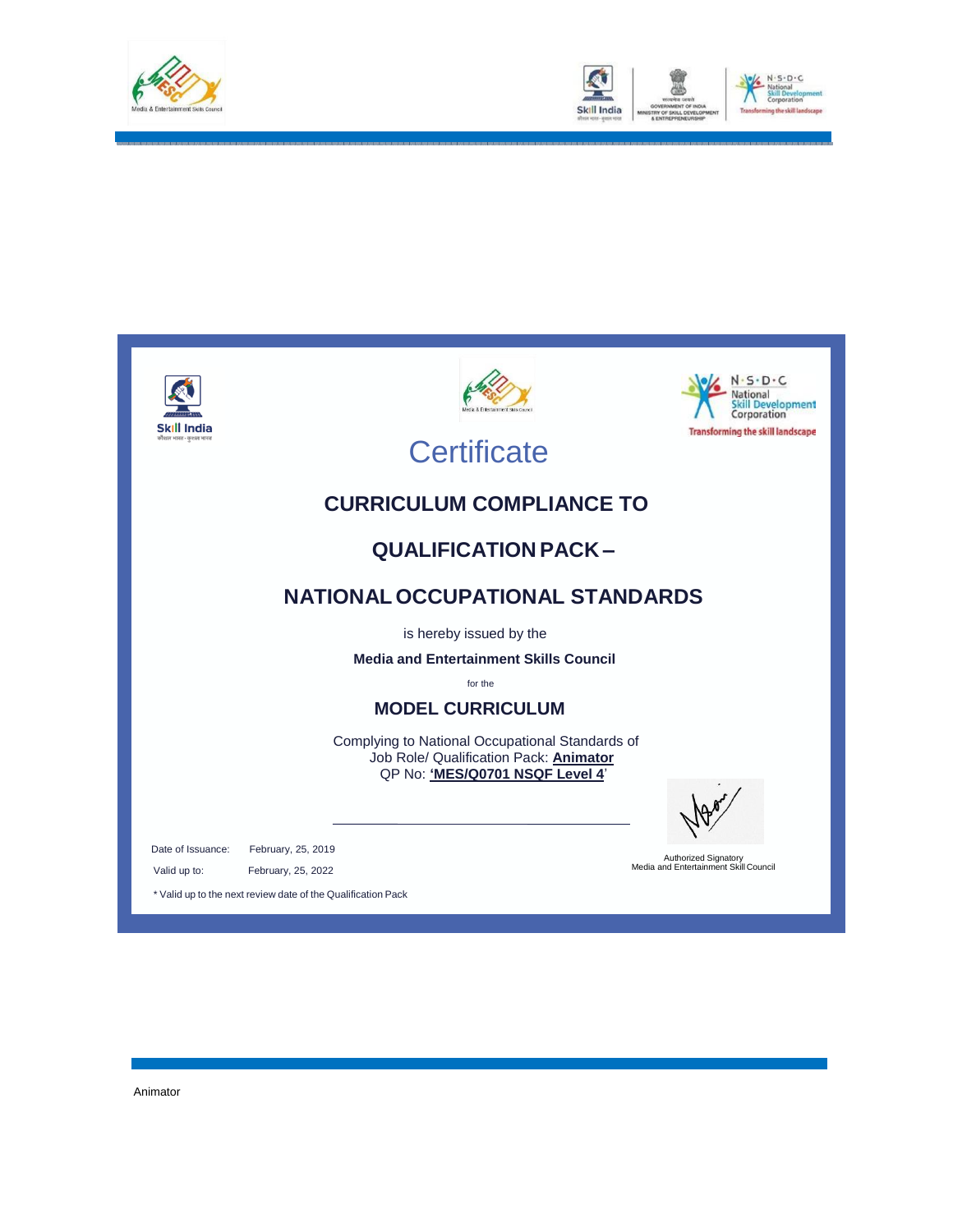



### **TABLE OF CONTENTS**

| 1. Curriculum                    |    |
|----------------------------------|----|
| 2. Trainer Prerequisites         | 10 |
| 3. Annexure: Assessment Criteria | 11 |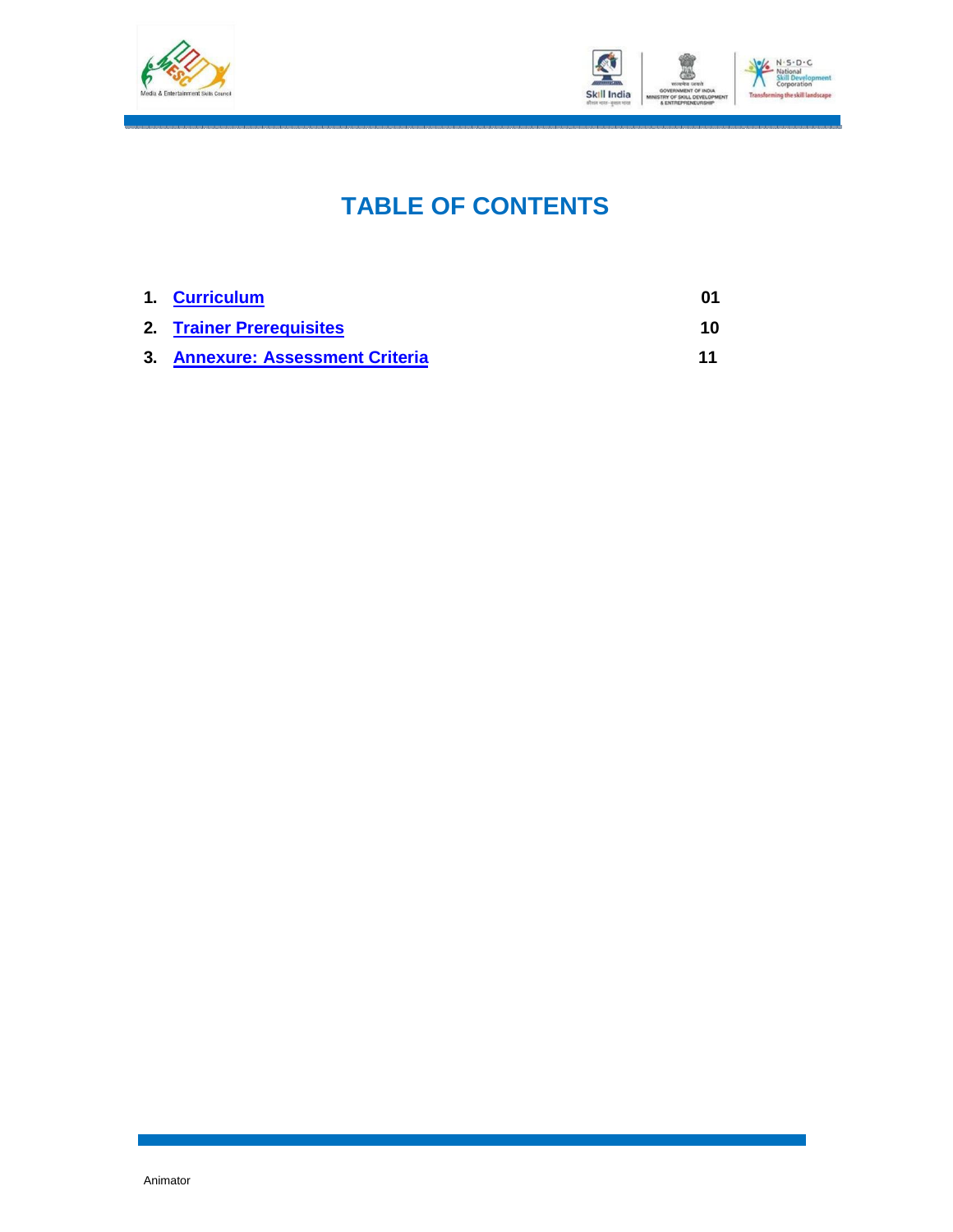



# <span id="page-3-0"></span>**ANIMATOR**

#### **CURRICULUM / SYLLABUS**

This program is aimed at training candidates for the job of a "Animator", in the "Media and Entertainment" Sector/Industry and aims at building the following key competencies amongst the learner

| <b>Program Name</b>                                  | <b>Animator</b>                                                                                                                                                                                                                                                                                                                |                                                                                                                                                                                                                                                                                                                                                                                                                                                                                                                                                                                                                                                                                                                                                                                                                                                                                                                                                                              |                                                                          |
|------------------------------------------------------|--------------------------------------------------------------------------------------------------------------------------------------------------------------------------------------------------------------------------------------------------------------------------------------------------------------------------------|------------------------------------------------------------------------------------------------------------------------------------------------------------------------------------------------------------------------------------------------------------------------------------------------------------------------------------------------------------------------------------------------------------------------------------------------------------------------------------------------------------------------------------------------------------------------------------------------------------------------------------------------------------------------------------------------------------------------------------------------------------------------------------------------------------------------------------------------------------------------------------------------------------------------------------------------------------------------------|--------------------------------------------------------------------------|
| <b>Qualification Pack Name</b><br>& Reference ID. ID | <b>MES/Q0701</b>                                                                                                                                                                                                                                                                                                               |                                                                                                                                                                                                                                                                                                                                                                                                                                                                                                                                                                                                                                                                                                                                                                                                                                                                                                                                                                              |                                                                          |
| <b>Version No.</b>                                   | 1.0                                                                                                                                                                                                                                                                                                                            | <b>Version Update Date</b>                                                                                                                                                                                                                                                                                                                                                                                                                                                                                                                                                                                                                                                                                                                                                                                                                                                                                                                                                   | 25/02/2019                                                               |
| <b>Pre-requisites to</b><br><b>Training</b>          | Class 10th                                                                                                                                                                                                                                                                                                                     |                                                                                                                                                                                                                                                                                                                                                                                                                                                                                                                                                                                                                                                                                                                                                                                                                                                                                                                                                                              |                                                                          |
| <b>Training Outcomes</b>                             | Identify animation requirements<br>referring storyboard in detail.<br>pose sheet, expression chart.<br>Produce 2D animation<br>Produce 3D animation<br>Produce stop motion animation<br>$\bullet$<br>shot or location as per storyboard.<br>$\bullet$<br>pose sheet and storyboard.<br>$\bullet$<br>and animation requirement. | After completing this programme, participants will be able to:<br>Breakdown different stages of animation production<br>scenes and complexity of the scene requirement by reading script and<br>Plan tools and workflow for the animation<br>Apply principles of animation as per the character turn around,<br>Create layout with camera, props and characters in given scene or<br>Create poses for characters to exhibit their attitude, behavior as per<br>Create walk cycle, run cycle of biped and quadruped characters<br>Apply forward kinematics, inverse kinematics and constraints while<br>creating animation for characters and props<br>Create a playblast and basic render of the animation scene file<br>Use all assets for animation like audio/dialogue clips, storyboard,<br>pose sheet, pose characters with MEL scripts, facial expressions,<br>blend shapes, scripts, animation cycles, etc. as per the medium<br>Maintain workplace health and safety | Prepare a schedule by listing the characters, props, number of shots and |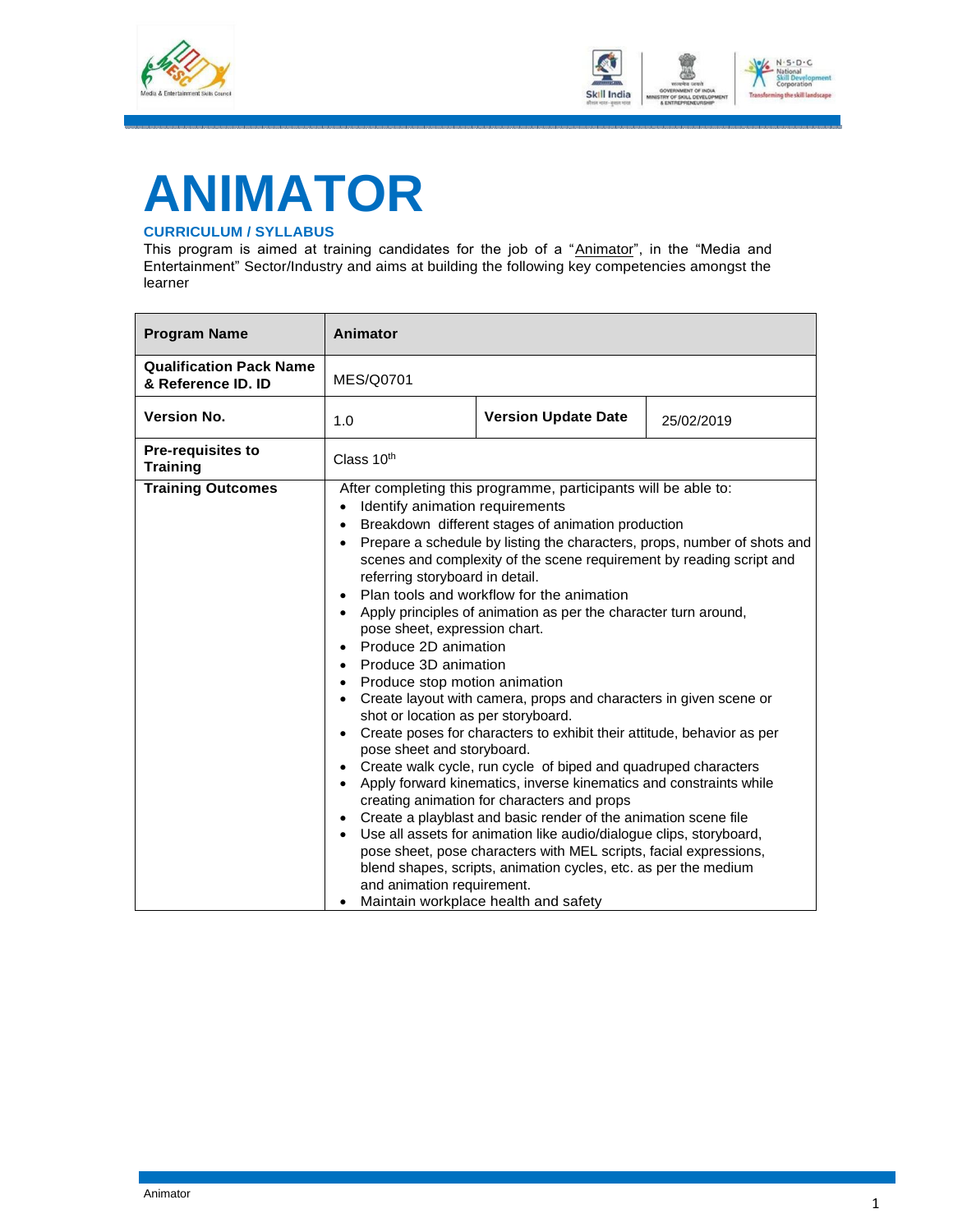



This course encompasses 7 out of 7 National Occupational Standards (NOS) of "Animator" Qualification Pack issued by "Media and Entertainment Skills Council".

| S.<br><b>Module</b><br><b>No</b>                                                                                                                                                                                      | <b>Key Learning Outcomes</b>                                                                                                                                                                                                                                                                                                                                                                                                                                                                                                                                                                                                                                                                                                                                                                                                                                                                                                                                                                                                                                                                                                                                  | <b>Equipments</b>                                                                      |
|-----------------------------------------------------------------------------------------------------------------------------------------------------------------------------------------------------------------------|---------------------------------------------------------------------------------------------------------------------------------------------------------------------------------------------------------------------------------------------------------------------------------------------------------------------------------------------------------------------------------------------------------------------------------------------------------------------------------------------------------------------------------------------------------------------------------------------------------------------------------------------------------------------------------------------------------------------------------------------------------------------------------------------------------------------------------------------------------------------------------------------------------------------------------------------------------------------------------------------------------------------------------------------------------------------------------------------------------------------------------------------------------------|----------------------------------------------------------------------------------------|
| <b>Introduction and</b><br>$\mathbf{1}$<br><b>Orientation</b><br><b>Theory Duration</b><br>(hh:mm)<br>02:00<br><b>Practical Duration</b><br>(hh:mm)<br>02:00<br><b>Corresponding NOS Code</b><br><b>Bridge Module</b> | Explain the importance of media and<br>$\bullet$<br>entertainment<br>Describe the role and responsibility of an<br>animator<br>Explain the technical terms associated<br>with animation                                                                                                                                                                                                                                                                                                                                                                                                                                                                                                                                                                                                                                                                                                                                                                                                                                                                                                                                                                       | Laptop, white board,<br>marker, projector                                              |
| <b>Understand</b><br>2<br><b>Animation</b><br><b>Requirements</b><br><b>Theory Duration</b><br>(hh:mm)<br>20:00<br><b>Practical Duration</b><br>(hh:mm)<br>20:00<br><b>Corresponding NOS code</b><br><b>MES/N0701</b> | Discuss the creative and technical<br>$\bullet$<br>requirements of the project with Director,<br>Art Director and Supervisors. This could<br>include the following:<br>Identify the concept and/or style of<br>script,<br>animation,<br>storyboard<br>and<br>animatic,<br>Identify the target audience, define<br>project pipeline/ asset management/<br>scheduling<br>and<br>activities,<br>project<br>timelines and constraints, production<br>brief/ key milestones for delivery,<br>creative brief/desired look of the end-<br>product - using similar projects for<br>reference,<br>• List the quality standards to be<br>maintained,<br>Identify and list the technical details like<br>aspect ratio, output format, list of<br>deliverables and their respective output<br>format<br>Identify and list various parameters of<br>the end-product that would influence<br>production requirements (e.g. duration,<br>style, number of characters, subject and<br>storyline, culture and period the story is<br>based in, effects required, format, music<br>etc.)<br>Identify the treatment of the output that<br>needs to be produced and the volume of | Laptop, white board,<br>marker, projector,<br><b>Animation Software</b><br>(Maya etc.) |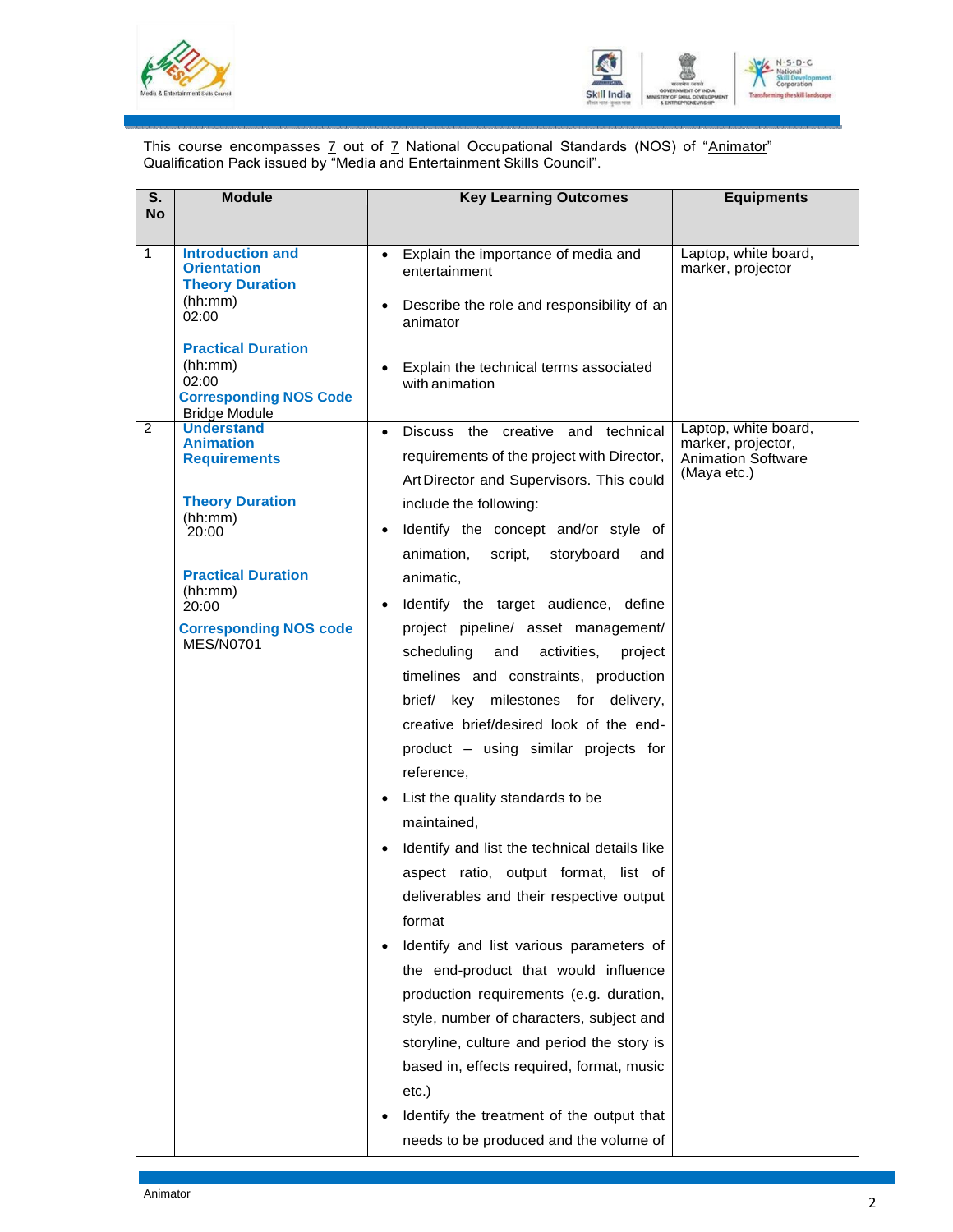





|                                                                                                                                                      | the final output                                                                                                                                                                                                                                                                                                                                                                  |                                                                                                                                                                                                        |
|------------------------------------------------------------------------------------------------------------------------------------------------------|-----------------------------------------------------------------------------------------------------------------------------------------------------------------------------------------------------------------------------------------------------------------------------------------------------------------------------------------------------------------------------------|--------------------------------------------------------------------------------------------------------------------------------------------------------------------------------------------------------|
|                                                                                                                                                      | List the shot sequence (high- level) and                                                                                                                                                                                                                                                                                                                                          |                                                                                                                                                                                                        |
|                                                                                                                                                      | continuity/consistency required                                                                                                                                                                                                                                                                                                                                                   |                                                                                                                                                                                                        |
|                                                                                                                                                      | animation<br>Select<br>an<br>appropriate                                                                                                                                                                                                                                                                                                                                          |                                                                                                                                                                                                        |
|                                                                                                                                                      | technique based on the output required.                                                                                                                                                                                                                                                                                                                                           |                                                                                                                                                                                                        |
|                                                                                                                                                      | This could include: 2D animation, 3D                                                                                                                                                                                                                                                                                                                                              |                                                                                                                                                                                                        |
|                                                                                                                                                      | Animation                                                                                                                                                                                                                                                                                                                                                                         |                                                                                                                                                                                                        |
| <b>Creative Ideas for</b><br><b>Production</b>                                                                                                       | that would aid and inspire designs<br>Design creative concepts and ideas for<br>$\bullet$                                                                                                                                                                                                                                                                                         | Laptop, white board,<br>marker, projector,<br><b>Animation Software</b><br>(maya etc.)                                                                                                                 |
| (hh:mm)                                                                                                                                              |                                                                                                                                                                                                                                                                                                                                                                                   |                                                                                                                                                                                                        |
|                                                                                                                                                      | references from the concept art-work                                                                                                                                                                                                                                                                                                                                              |                                                                                                                                                                                                        |
| <b>Practical Duration</b>                                                                                                                            |                                                                                                                                                                                                                                                                                                                                                                                   |                                                                                                                                                                                                        |
|                                                                                                                                                      |                                                                                                                                                                                                                                                                                                                                                                                   |                                                                                                                                                                                                        |
|                                                                                                                                                      | • Explain<br>ideas to the Director, Art                                                                                                                                                                                                                                                                                                                                           |                                                                                                                                                                                                        |
|                                                                                                                                                      |                                                                                                                                                                                                                                                                                                                                                                                   |                                                                                                                                                                                                        |
|                                                                                                                                                      | • Identify the style of the work-product that                                                                                                                                                                                                                                                                                                                                     |                                                                                                                                                                                                        |
|                                                                                                                                                      | would most appeal to the target audience                                                                                                                                                                                                                                                                                                                                          |                                                                                                                                                                                                        |
|                                                                                                                                                      | in sync with the schedule and show                                                                                                                                                                                                                                                                                                                                                |                                                                                                                                                                                                        |
|                                                                                                                                                      | requirement                                                                                                                                                                                                                                                                                                                                                                       |                                                                                                                                                                                                        |
| <b>Plan Tools and</b><br><b>Workflow</b><br><b>Theory Duration</b><br><b>Practical Duration</b><br><b>Corresponding NOS code</b><br><b>MES/N0703</b> | • Compare various types of software tools<br>available for production in the market<br>• Research and Suggest the best tool for<br>the production<br>· Evaluate timelines for production in<br>accordance to the production schedule<br>(supervisor)<br>• List the production workflow/schedule,<br>deliverables and timelines with the<br>Director, Art Director and Supervisors | Laptop, white board,<br>marker, projector,<br>Animation Software<br>(maya etc.)                                                                                                                        |
|                                                                                                                                                      | <b>Conceptualise</b><br><b>Theory Duration</b><br><b>Corresponding NOS code</b><br><b>MES/N0702</b>                                                                                                                                                                                                                                                                               | Research and find character references<br>production using visualization and using<br>prepared by the designers, drawing from<br>imagination, acting and performing<br><b>Director and Supervisors</b> |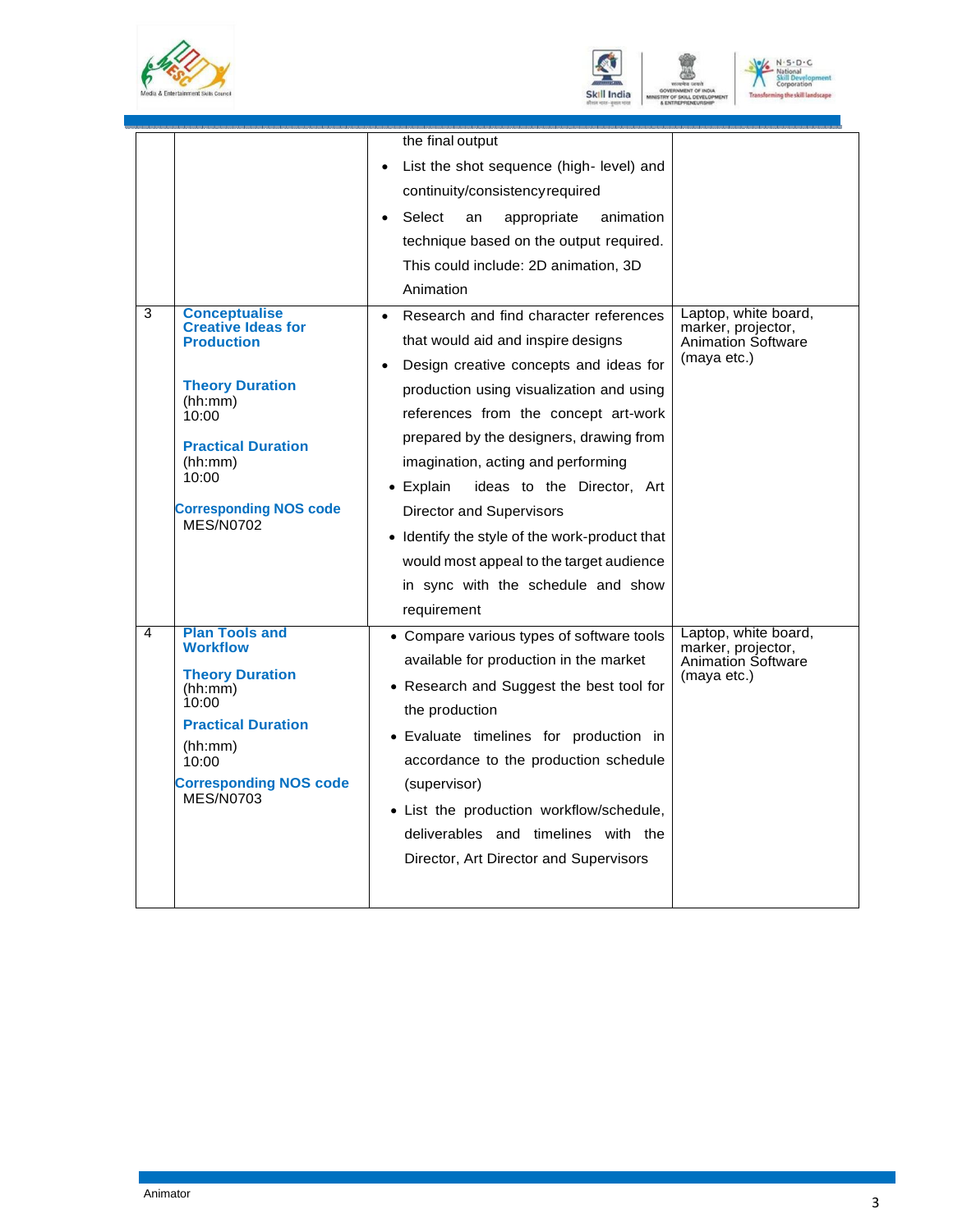





xr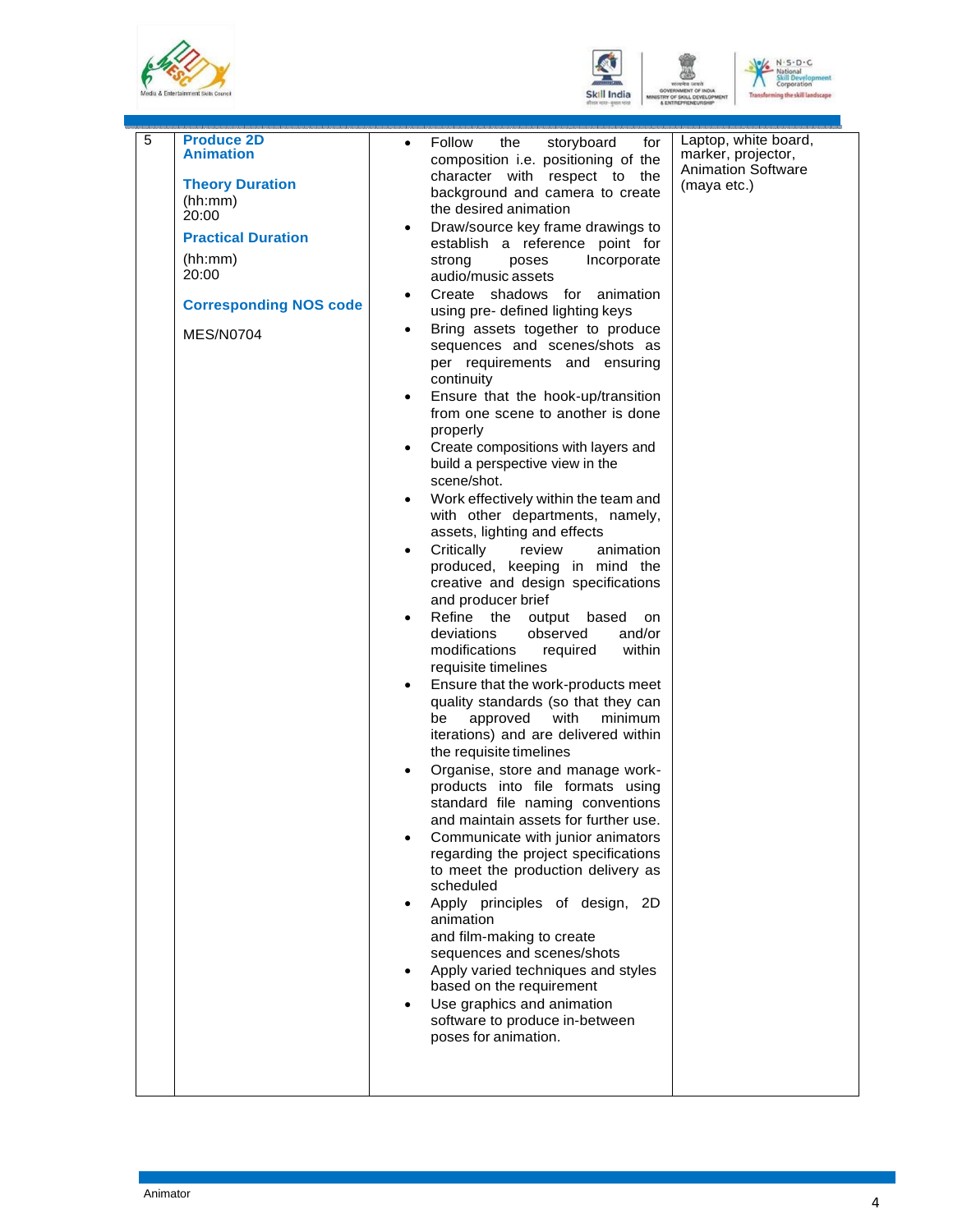



鴓



| 6 | <b>Produce 3D</b><br>Animation                    |   | Apply principles of design, 3D         | Laptop, white board,<br>marker, projector, |
|---|---------------------------------------------------|---|----------------------------------------|--------------------------------------------|
|   |                                                   |   | animation and film-making to create    | <b>Animation Software</b>                  |
|   | <b>Theory Duration</b>                            |   | sequences and scenes/shots             | (maya etc.)                                |
|   | (hh:mm)<br>23:00                                  |   | Follow<br>the<br>storyboard<br>for     |                                            |
|   | <b>Practical Duration</b>                         |   | composition i.e. positioning of the    |                                            |
|   | (hh:mm)                                           |   | character model with respect to the    |                                            |
|   | 23:00                                             |   |                                        |                                            |
|   | <b>Corresponding NOS code</b><br><b>MES/N0705</b> |   | background and camera to create        |                                            |
|   |                                                   |   | the desired animation                  |                                            |
|   |                                                   |   | Animate<br>expressions<br>and<br>lip   |                                            |
|   |                                                   |   | movements to match dialogues and       |                                            |
|   |                                                   |   | sound                                  |                                            |
|   |                                                   |   | Communicate<br>requirements<br>to      |                                            |
|   |                                                   |   | camera and lighting for motion         |                                            |
|   |                                                   |   | capture, where required                |                                            |
|   |                                                   |   | Work with motion capture data          |                                            |
|   |                                                   |   | from<br>the<br>received<br>motion/     |                                            |
|   |                                                   |   |                                        |                                            |
|   |                                                   |   | performance capture studio (clean      |                                            |
|   |                                                   |   | up the data and map animation data     |                                            |
|   |                                                   |   | to 3D models)                          |                                            |
|   |                                                   |   | Prepare<br>a<br>prototype<br>work      |                                            |
|   |                                                   |   | product/pre- visualisation for review  |                                            |
|   |                                                   | ٠ | Refine the product until the required  |                                            |
|   |                                                   |   | creative effect is achieved            |                                            |
|   |                                                   |   | Organise, store and manage work-       |                                            |
|   |                                                   |   | products into file formats using       |                                            |
|   |                                                   |   | standard file naming conventions       |                                            |
|   |                                                   |   | and maintain assets for further use    |                                            |
|   |                                                   |   | Work effectively within the team and   |                                            |
|   |                                                   |   | with other departments, namely,        |                                            |
|   |                                                   |   |                                        |                                            |
|   |                                                   |   | design, modeling/rigging, texturing,   |                                            |
|   |                                                   |   | editing, rendering and compositing     |                                            |
|   |                                                   |   | Critically<br>review<br>animation      |                                            |
|   |                                                   |   | produced, keeping in mind the          |                                            |
|   |                                                   |   | creative and design specifications     |                                            |
|   |                                                   |   | and producer brief                     |                                            |
|   |                                                   |   | Refine<br>the<br>output<br>based<br>on |                                            |
|   |                                                   |   | deviations<br>observed<br>and/or       |                                            |
|   |                                                   |   | modifications<br>within<br>required    |                                            |
|   |                                                   |   | requisite timelines                    |                                            |
|   |                                                   |   | Apply 3D animation techniques          |                                            |
|   |                                                   |   | including realistic 3D animation       |                                            |
|   |                                                   |   | (motion<br>capture<br>key frame        |                                            |
|   |                                                   |   | $+$                                    |                                            |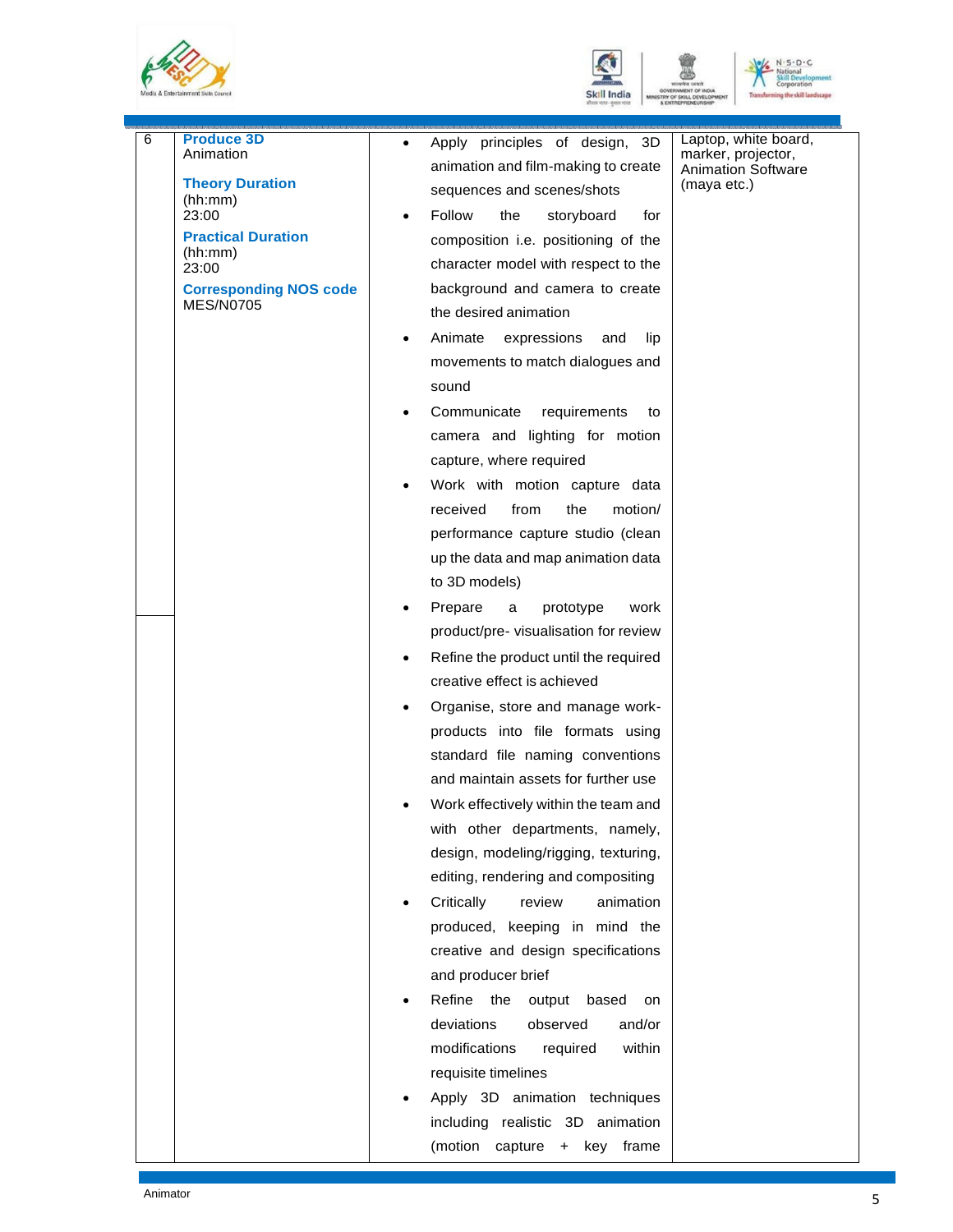





|                                                                                                                                                                                                         | animation) e.g. in movies such as<br>Beowulf, Avatar and Lord of the<br>Rings, semi-realistic e.g. in movies<br>such as little krishna and brave,<br>toon animation e.g. kung-fu panda,<br>simulation of traditional & stop<br>motion<br>techniques<br>e.g.<br>advertisements such as vineta<br>cucini, amaron battery etc.<br>Produce<br>3D<br>movements<br>and<br>performance required using<br>3D<br>animation software<br>within<br>the<br>agreed timelines                                                                                                                                                 |                                                                                 |
|---------------------------------------------------------------------------------------------------------------------------------------------------------------------------------------------------------|-----------------------------------------------------------------------------------------------------------------------------------------------------------------------------------------------------------------------------------------------------------------------------------------------------------------------------------------------------------------------------------------------------------------------------------------------------------------------------------------------------------------------------------------------------------------------------------------------------------------|---------------------------------------------------------------------------------|
| 7<br><b>Produce Stop</b><br><b>Motion Animation</b><br><b>Theory Duration</b><br>(hh:mm)<br>10:00<br><b>Practical Duration</b><br>(hh:mm)<br>10:00<br><b>Corresponding NOS code</b><br><b>MES/N0706</b> | Follow<br>the<br>storyboard<br>for<br>$\bullet$<br>composition.<br>Construct/compose a shot by<br>$\bullet$<br>placing the characters as per the<br>storyboard.<br>Animate stop motion characters<br>(puppets or models) in accordance<br>with the script and any feedback<br>from<br>the<br>director/producer/<br>supervisor.<br>Examine<br>animation<br>produced,<br>keeping in mind creative and<br>design specifications and the<br>production brief.<br>Organise, store and manage<br>work-products into file formats<br>using standard file naming<br>conventions and maintain assets<br>for further use. | Laptop, white board,<br>marker, projector,<br>Animation Software<br>(Maya etc.) |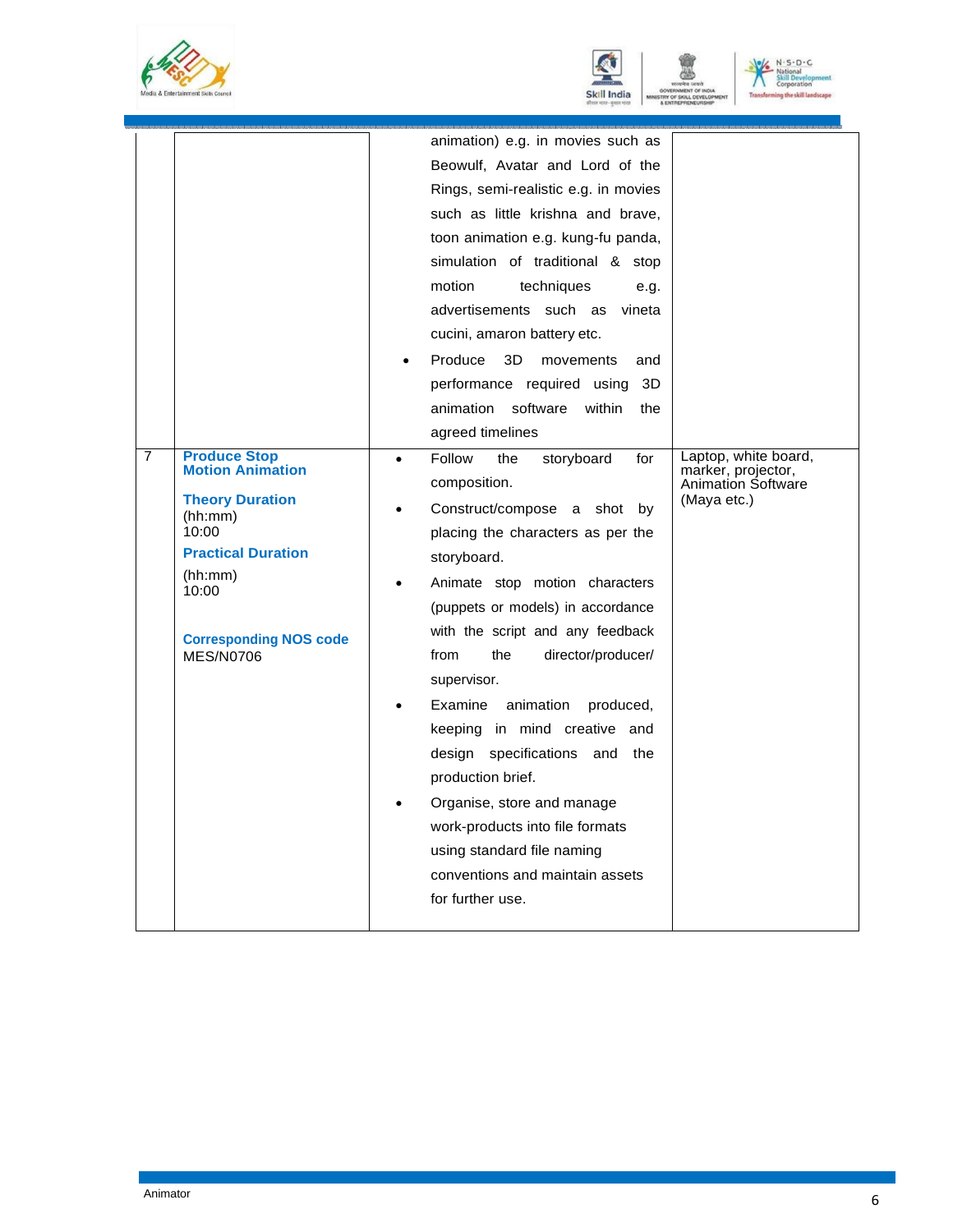





| 8 | <b>Maintain</b><br>workplace health<br>and safety<br><b>Theory Duration</b><br>(hh:mm)<br>15:00<br><b>Practical Duration</b><br>(hh:mm)<br>15:00<br><b>Corresponding NOS code</b><br>MES/N0707 | Describe the organization's health,<br>safety and security policies and<br>procedures.<br>Understand the safe working<br>practices.<br>Recall the government norms and<br>policies relating to health and safety<br>including emergency procedures for<br>illness, accidents, fires which may<br>involve evacuation of the premises.<br>Participate in health and safety<br>knowledge sessions and drills.<br>Identify the people responsible for<br>health and safety at workplace,<br>including those to contact in case of<br>an emergency.<br>Identify security signals e.g. fire<br>alarms and places such as<br>staircases, fire warden stations, first<br>aid and medical rooms.<br>Identify aspects of your workplace<br>that could cause potential risk to<br>self and others' health and safety.<br>Identify and recommend<br>opportunities for improving health,<br>safety and security.<br>Report any hazards outside the<br>individual's authority to the relevant<br>person in line with organizational<br>procedures and warn other people<br>who may be affected.<br>Follow the organization's<br>emergency, procedures for<br>accidents, fires, etc. | Laptop, white board,<br>marker, projector, Health<br>and Safety Signs and<br>policy |
|---|------------------------------------------------------------------------------------------------------------------------------------------------------------------------------------------------|-----------------------------------------------------------------------------------------------------------------------------------------------------------------------------------------------------------------------------------------------------------------------------------------------------------------------------------------------------------------------------------------------------------------------------------------------------------------------------------------------------------------------------------------------------------------------------------------------------------------------------------------------------------------------------------------------------------------------------------------------------------------------------------------------------------------------------------------------------------------------------------------------------------------------------------------------------------------------------------------------------------------------------------------------------------------------------------------------------------------------------------------------------------------------|-------------------------------------------------------------------------------------|
|   |                                                                                                                                                                                                |                                                                                                                                                                                                                                                                                                                                                                                                                                                                                                                                                                                                                                                                                                                                                                                                                                                                                                                                                                                                                                                                                                                                                                       |                                                                                     |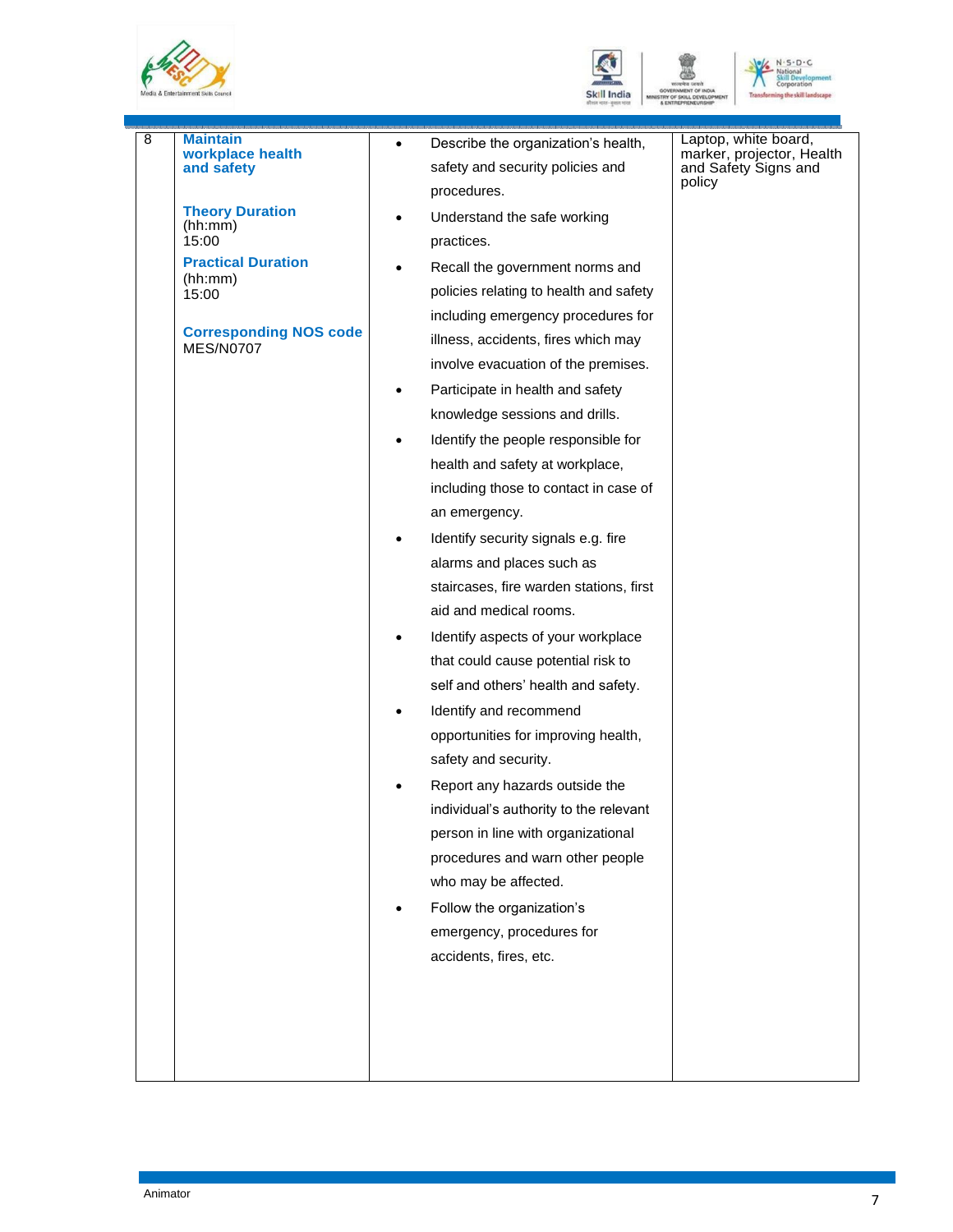





| 9 | <b>Communication</b><br>and Professional | Report output, efforts and                      | Laptop, white board,<br>marker, projector |
|---|------------------------------------------|-------------------------------------------------|-------------------------------------------|
|   | <b>Skills</b>                            | schedule taken to complete the                  |                                           |
|   |                                          | allotted task                                   |                                           |
|   | <b>Theory Duration</b>                   | Read and understand the                         |                                           |
|   | (hh:mm)<br>10:00                         | script and character                            |                                           |
|   |                                          | descriptions                                    |                                           |
|   | <b>Practical Duration</b><br>(hh:mm)     | Read the work plan and                          |                                           |
|   | 10:00                                    | production schedule to ensure                   |                                           |
|   | <b>Corresponding</b><br><b>NOS code</b>  | that progress is in line                        |                                           |
|   | <b>Bridge Module</b>                     | Suggest creative ideas to the                   |                                           |
|   |                                          | Director and Animation                          |                                           |
|   |                                          | supervisor                                      |                                           |
|   |                                          | Communicate clearly and                         |                                           |
|   |                                          | collaborate effectively with                    |                                           |
|   |                                          | colleagues who are working                      |                                           |
|   |                                          | with the previous<br>or                         |                                           |
|   |                                          | next scenes/shots                               |                                           |
|   |                                          | Understand the modifications                    |                                           |
|   |                                          | required from the Director,                     |                                           |
|   |                                          | Animation supervisor and                        |                                           |
|   |                                          | Producer                                        |                                           |
|   |                                          | Discuss the challenges faced<br>$\bullet$       |                                           |
|   |                                          | during production and discuss                   |                                           |
|   |                                          | ways to address such challenges                 |                                           |
|   |                                          | in future projects                              |                                           |
|   |                                          | Make decisions in order to be                   |                                           |
|   |                                          | able to work collectively and                   |                                           |
|   |                                          | independently, where required                   |                                           |
|   |                                          | Understand shot break up and                    |                                           |
|   |                                          | plan effort and time required for               |                                           |
|   |                                          | each element of the shot                        |                                           |
|   |                                          | How to plan and prioritise<br>٠                 |                                           |
|   |                                          | individual timelines and deliver on             |                                           |
|   |                                          | schedule                                        |                                           |
|   |                                          | Work effectively as a member of                 |                                           |
|   |                                          | the team                                        |                                           |
|   |                                          | and help realize overall timelines              |                                           |
|   |                                          | Prioritise work-products and tasks<br>$\bullet$ |                                           |
|   |                                          | based                                           |                                           |
|   |                                          | on requirements                                 |                                           |
|   |                                          | Address comments and make                       |                                           |
|   |                                          |                                                 |                                           |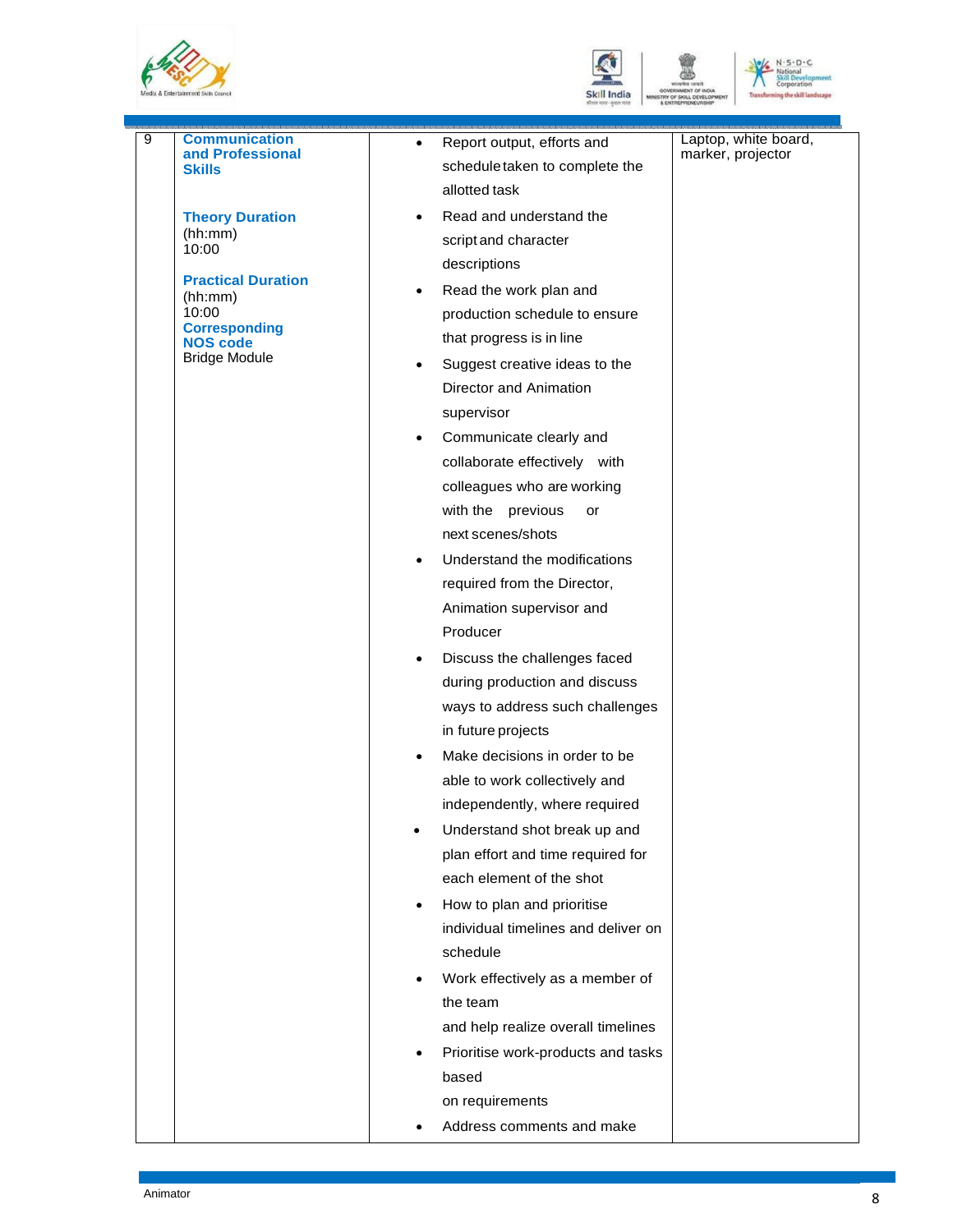





|                           | changes                                    |  |
|---------------------------|--------------------------------------------|--|
|                           | Seek assistance and guidance<br>$\bullet$  |  |
|                           | from the Director, Art Director and        |  |
|                           | Supervisors, where required                |  |
|                           | Improve work-products and<br>$\bullet$     |  |
|                           | performance based on feedback              |  |
|                           | received and through self-                 |  |
|                           | appraisal                                  |  |
|                           | Understand the perspective of<br>$\bullet$ |  |
|                           | Client, Director, Art Director and         |  |
|                           | Supervisors and apply it to the            |  |
|                           | animation being produced                   |  |
|                           |                                            |  |
| <b>Total Duration</b>     |                                            |  |
|                           |                                            |  |
| <b>Theory Duration</b>    |                                            |  |
|                           |                                            |  |
| (hh:mm)<br>120:00         |                                            |  |
|                           |                                            |  |
| <b>Practical Duration</b> |                                            |  |
| (hh:mm)                   |                                            |  |
| 120:00                    |                                            |  |

Grand Total Course Duration: **240 Hours**

*(This syllabus/ curriculum has been approved by Media and Entertainment Skills Council)*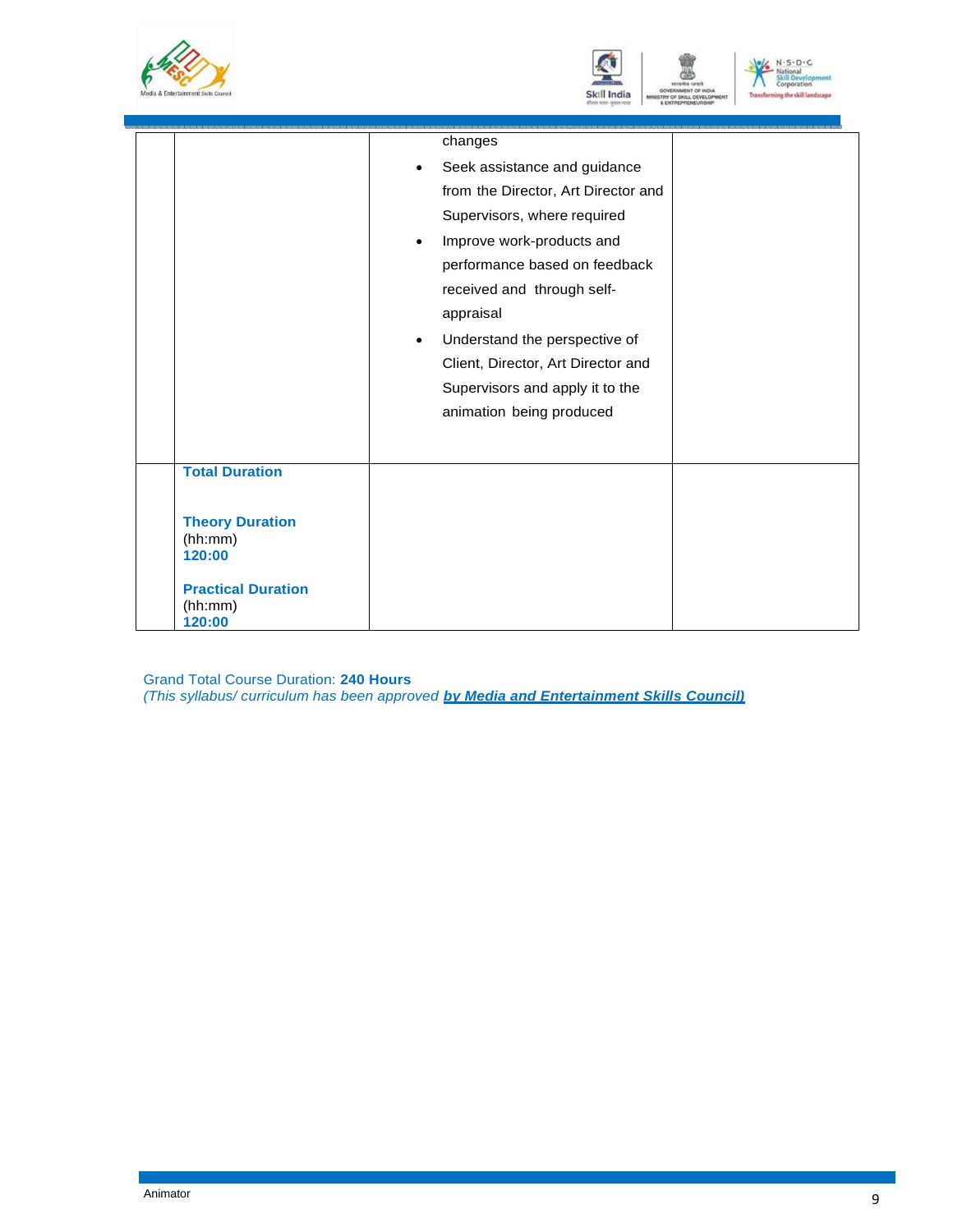



### <span id="page-12-0"></span>**Trainer Prerequisites forJob role: "Animator" mapped to Qualification Pack: "MES/ Q0701, version 1.0"**

| Sr. No.        | Area                                         | <b>Details</b>                                                                                                                                                                                                                                                                                                                                                                                                                                                                                                                                                                                      |
|----------------|----------------------------------------------|-----------------------------------------------------------------------------------------------------------------------------------------------------------------------------------------------------------------------------------------------------------------------------------------------------------------------------------------------------------------------------------------------------------------------------------------------------------------------------------------------------------------------------------------------------------------------------------------------------|
| 1              | <b>Job Description</b>                       | To deliver accredited training service, mapping to the curriculum<br>detailed above, in accordance with Qualification Pack "Q0701"                                                                                                                                                                                                                                                                                                                                                                                                                                                                  |
| 2              | <b>Personal Attributes</b>                   | The candidate should have aptitude for conducting training, pre /post<br>work to ensure competent, employable candidates at the end of<br>training. Strong communication skills, interpersonal skills, ability to<br>work as team; diligent and is passionate for maintaining the quality in<br>content and training delivery methodology. Candidate should have<br>basic understanding of English language; however this should not be<br>a restrictive criterion as long as the candidate is willing and open to<br>learn. He/she must be able to speak, read and write in the local<br>language. |
| 3              | <b>Minimum Educational</b><br>Qualifications | Graduate/ ITI/Diploma/AMT, from any other polytechnic/ reputed<br>institute in the core subject                                                                                                                                                                                                                                                                                                                                                                                                                                                                                                     |
| 4a             | Domain Certification                         | Certified for Job Role: "Animator" mapped to QP: "MES/Q0701",<br>version 1.0. Minimum accepted score as per SSC quidelines is 80%.                                                                                                                                                                                                                                                                                                                                                                                                                                                                  |
| 4 <sub>b</sub> | <b>Platform Certification</b>                | Recommended that the Trainer is certified for the Job Role: "Trainer".<br>mapped to the Qualification Pack: "MEP/Q0102" with scoring of<br>minimum 80%.                                                                                                                                                                                                                                                                                                                                                                                                                                             |
| 5              | <b>Experience</b>                            | The candidate should have a minimum of 3 years of work experience<br>in the same job role. He should be able to communicate in English and<br>local language. He should have knowledge of equipment, tools,<br>material, Safety, Health & Hygiene.                                                                                                                                                                                                                                                                                                                                                  |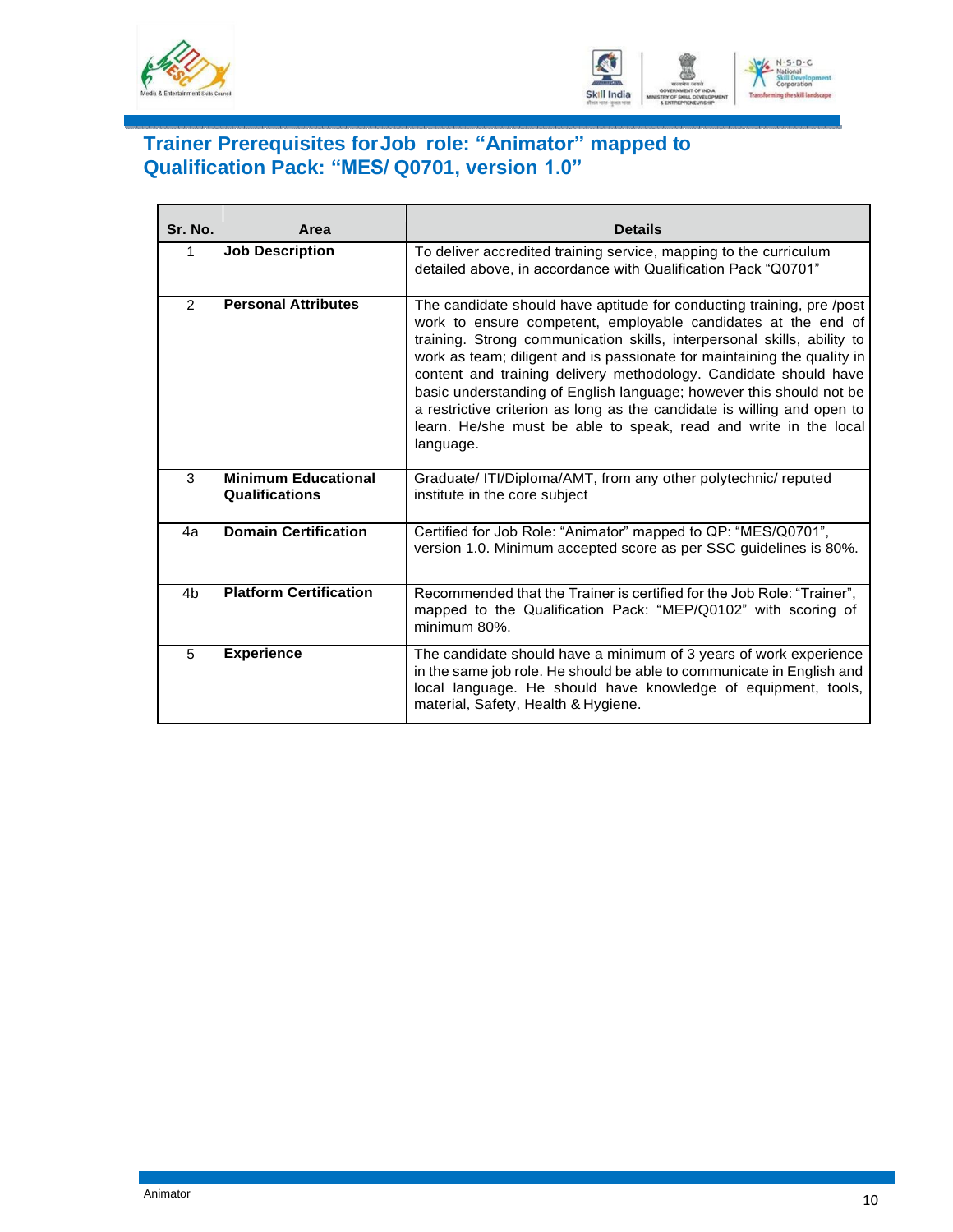



#### <span id="page-13-0"></span>**Annexure: Assessment Criteria**

| <b>Assessment Criteria for Animator</b> |                                               |
|-----------------------------------------|-----------------------------------------------|
| <b>Job Role</b>                         | <b>Animator</b>                               |
| <b>Qualification Pack</b>               | <b>MES/Q0701, version 1.0</b>                 |
| <b>Sector Skill Council</b>             | <b>Media and Entertainment Skills Council</b> |

| Sr. No.       | <b>Guidelines for Assessment</b>                                                                                                                                                                                                                                                            |
|---------------|---------------------------------------------------------------------------------------------------------------------------------------------------------------------------------------------------------------------------------------------------------------------------------------------|
| 1             | Criteria for assessment for each Qualification Pack will be created by the Sector Skill Council. Each<br>Performance Criteria (PC) will be assigned marks proportional to its importance in NOS. SSC will<br>also lay down proportion of marks for Theory and Skills Practical for each PC. |
| $\mathcal{P}$ | The assessment for the theory part will be based on knowledge bank of questions created by<br>the SSC                                                                                                                                                                                       |
| 3             | Individual assessment agencies will create unique question papers for theory part for each<br>candidate at each examination/training center (as per assessment criteria below)                                                                                                              |
| 4             | Individual assessment agencies will create unique evaluations for skill practical for every<br>student at each examination/training center based on this criteria                                                                                                                           |
| 5             | To pass the Qualification Pack, every trainee should score a minimum of 70% aggregate in QP                                                                                                                                                                                                 |

| Job role        | Animator                    |                                                                                                                                                                                                                                                    |              |                         |               |                                   |
|-----------------|-----------------------------|----------------------------------------------------------------------------------------------------------------------------------------------------------------------------------------------------------------------------------------------------|--------------|-------------------------|---------------|-----------------------------------|
|                 |                             |                                                                                                                                                                                                                                                    | <b>Total</b> | <b>Marks Allocation</b> |               |                                   |
| <b>NOS CODE</b> | <b>NOS NAME</b>             | Performance criteria                                                                                                                                                                                                                               | marks        | Out<br>of               | <b>Theory</b> | <b>Skills</b><br><b>Practical</b> |
|                 | Understand                  | PC1. Understand, clarify and agree on the project<br>from the Director, Producer<br>brief<br>and<br>Cinematographer                                                                                                                                |              | 50                      | 25            |                                   |
| MES/N<br>0701   | Script<br>Requirements      | PC2. Understand various requirements of the<br>project in hand that would influence production<br>requirements (e.g. Number of Locations, Indoor<br>and Outdoor Set Requirements, Planning of Sets<br>as per Scheduling by Director-Producer etc.) | 100          | 30                      | 15            | 50                                |
|                 |                             | PC3. Prepare a Breakdown and present an Action<br>Plan within required timelines                                                                                                                                                                   |              | 20                      | 10            |                                   |
|                 |                             |                                                                                                                                                                                                                                                    | Total        | 100                     | 50            | 50                                |
| MES/N           | Conceptualise               | PC1. Research and find visual references that<br>would become the basis of Set Designs from<br>various sources                                                                                                                                     |              | 50                      | 25            |                                   |
| 0702            | and creative<br>visuals for | PC2. Recce for the Project and understanding of<br>Actual Dimension of Set spaces                                                                                                                                                                  |              |                         |               |                                   |
|                 | Production                  |                                                                                                                                                                                                                                                    |              | 30                      | 15            |                                   |
|                 |                             | PC3. Present ideas to the Director, Art Director<br>and Supervisors                                                                                                                                                                                | 100          | 20                      | 10            | 50                                |
|                 |                             |                                                                                                                                                                                                                                                    | Total        | 100                     | 50            | 50                                |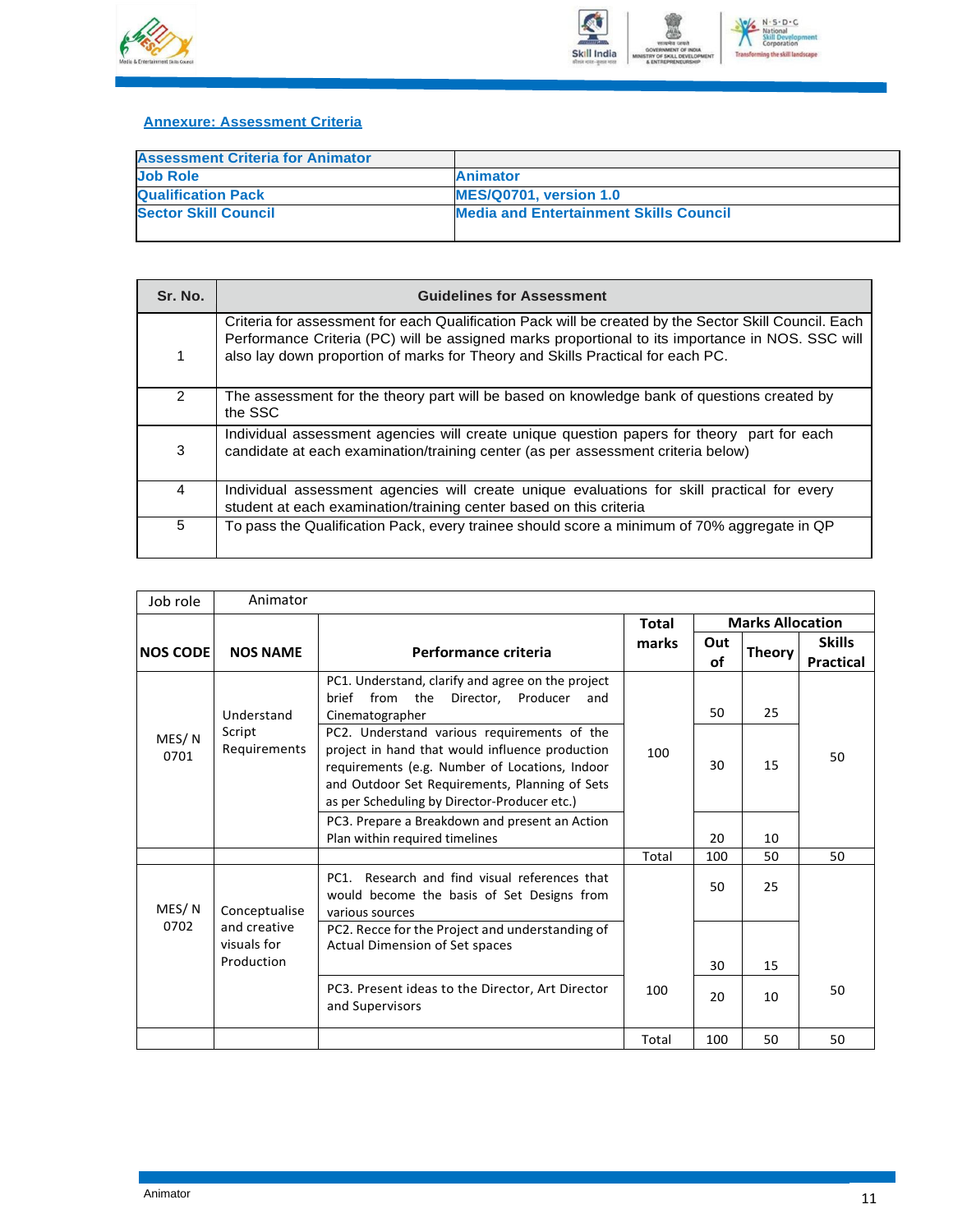



|                 |                               |                                                                                                                                                        |                |           | <b>Marks Allocation</b> |                            |
|-----------------|-------------------------------|--------------------------------------------------------------------------------------------------------------------------------------------------------|----------------|-----------|-------------------------|----------------------------|
| <b>NOS CODE</b> | <b>NOS NAME</b>               | Performance criteria                                                                                                                                   | Total<br>marks | Out<br>of | Theory                  | <b>Skills</b><br>Practical |
| MES/N<br>0703   | Plan Tools<br>and<br>Workflow | PC1. Stay apprised of the various types of<br>software tools available for production<br>in the market                                                 | 100            | 30        | 15                      | 50                         |
|                 |                               | PC2. Research and Suggest the best tool for the<br>production                                                                                          |                | 30        | 15                      |                            |
|                 |                               | PC3. Evaluate timelines for production in<br>accordance to the production schedule<br>(supervisor)                                                     |                | 20        | 10                      |                            |
|                 |                               | PC4. Read, follow and update the production<br>workflow/schedule, deliverables<br>and<br>timelines with the Director, Art Director and<br>Supervisors" |                | 20        | 10                      |                            |
|                 |                               |                                                                                                                                                        | Total          | 100       | 50                      | 50                         |

|       |            | P1. Follow the storyboard for composition i.e.<br>positioning of the character with respect to the<br>background and camera to create the desired<br>animation              |       | 10  | 5              |    |
|-------|------------|-----------------------------------------------------------------------------------------------------------------------------------------------------------------------------|-------|-----|----------------|----|
| MES/N | Produce 2D | P2. Draw/source key frame drawings to establish a<br>reference point for strong poses                                                                                       |       | 10  | 5              |    |
| 0704  | Animation  | PC3. Incorporate audio/music assets                                                                                                                                         |       | 5   | 3              |    |
|       |            | PC4. Create shadows for animation using pre-defined<br>lighting keys<br>PC5. Bring assets together to produce sequences and                                                 |       | 5   | $\overline{2}$ |    |
|       |            | scenes/shots as per requirements and ensuring<br>continuity                                                                                                                 |       | 5   | 3              |    |
|       |            | PC6. Ensure that the hook-up/transition from one<br>scene to another is done properly                                                                                       | 100   | 5   | $\overline{2}$ | 50 |
|       |            | PC7. How to work with layers and get a good<br>perspective view                                                                                                             |       | 5   | 3              |    |
|       |            | PC8. Work effectively within the team and with other<br>departments, namely, assets, lighting                                                                               |       | 5   | $\overline{2}$ |    |
|       |            | PC9. Critically review animation produced, keeping in<br>mind the creative and design specifications                                                                        |       | 5   | 3              |    |
|       |            | PC10. Refine the output based on deviations<br>observed and/or modifications required within<br>requisite timelines                                                         |       | 5   | 2              |    |
|       |            | PC11. Ensure that the work-products meet quality<br>standards (so that they can be approved with<br>minimum iterations) and are delivered within the<br>requisite timelines |       | 5   | 2              |    |
|       |            | PC12. How to achieve the required output targets                                                                                                                            |       | 5   | 3              |    |
|       |            | PC13. Organise, store and manage work-products<br>into file formats using standard file naming<br>conventions and maintain assets for further use                           |       | 5   | 2              |    |
|       |            | PC14. Train junior animators to improve their quality<br>ability to deliver within given timelines                                                                          |       | 5   | 2              |    |
|       |            | PC15. Apply principles of design, 2D animation and<br>film-making to create sequences and sce                                                                               |       | 10  | 5              |    |
|       |            | PC16. Apply varied techniques and styles based on<br>the requirement                                                                                                        |       | 5   | 3              |    |
|       |            | PC17. Use graphics and animation software to<br>produce in-between poses for animation                                                                                      |       | 5   | 3              |    |
|       |            |                                                                                                                                                                             | Total | 100 | 50             | 50 |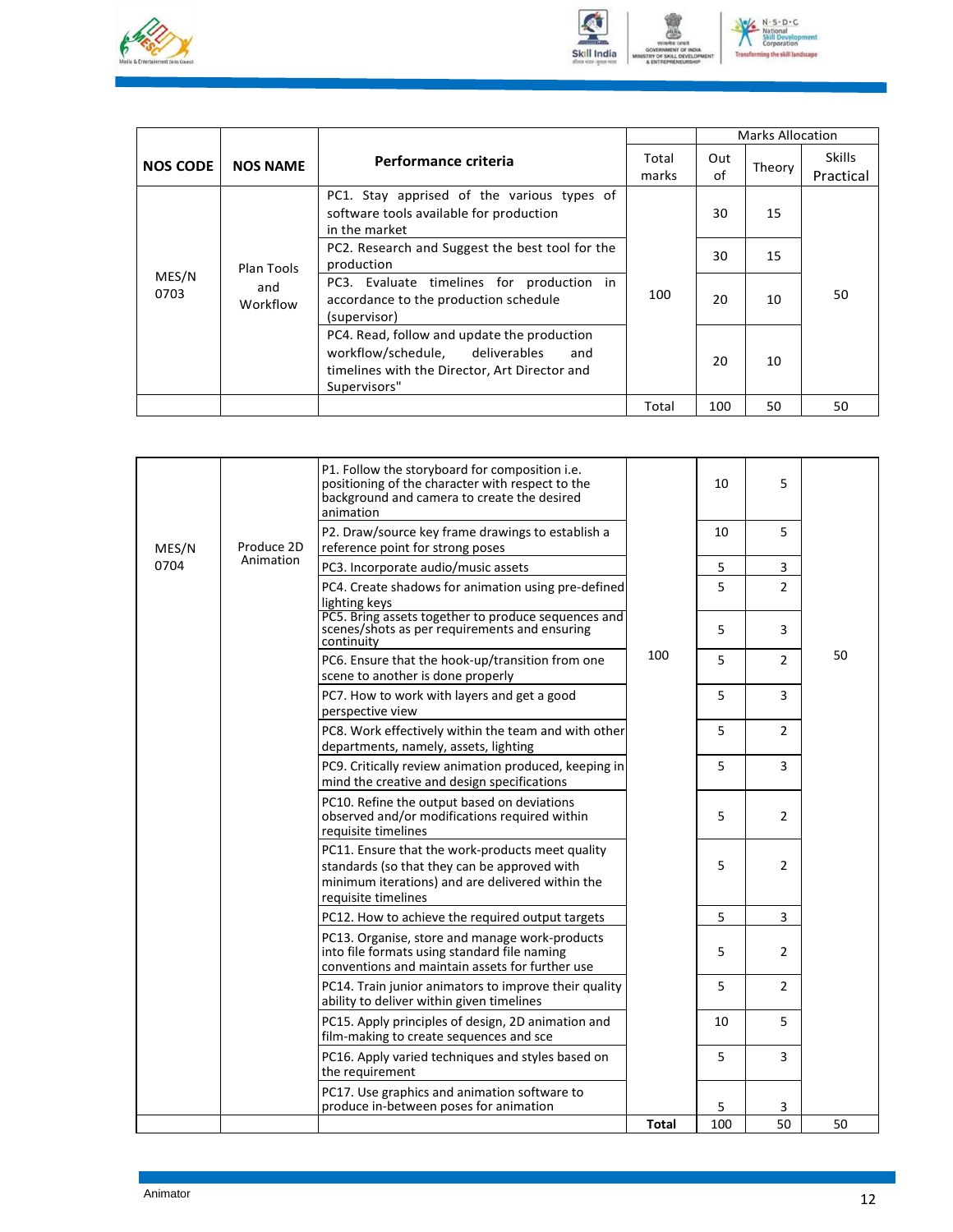



|                 |                                     |                                                                                                                                                                                                                                                                                                                                                                                                          |                |           | <b>Marks Allocation</b> |                            |
|-----------------|-------------------------------------|----------------------------------------------------------------------------------------------------------------------------------------------------------------------------------------------------------------------------------------------------------------------------------------------------------------------------------------------------------------------------------------------------------|----------------|-----------|-------------------------|----------------------------|
| <b>NOS CODE</b> | <b>NOS NAME</b>                     | Performance criteria                                                                                                                                                                                                                                                                                                                                                                                     | Total<br>marks | Out<br>of | Theory                  | <b>Skills</b><br>Practical |
|                 |                                     | PC1. Apply principles of design, 3D animation and<br>film-making to create sequences and scenes/shots                                                                                                                                                                                                                                                                                                    |                | 20        | 10                      |                            |
|                 |                                     | PC2. Follow the storyboard for composition i.e.<br>positioning of the character model with respective to<br>the background and camera to create the desired<br>animation                                                                                                                                                                                                                                 |                | 10        | 5                       |                            |
| MES/N<br>0705   | Produce 3D<br>Animation             | PC3. Animate expressions and lip movements to<br>match dialogues and sound                                                                                                                                                                                                                                                                                                                               |                | 10        | 5                       | 50                         |
|                 |                                     | PC4. Communicate requirements to camera and<br>lighting for motion capture, where required                                                                                                                                                                                                                                                                                                               | 100            | 5         | $\overline{2}$          |                            |
|                 |                                     | PC5. Work with motion capture data received from<br>the motion/ performance capture studio (clean up<br>the data and map animation data to 3D models)                                                                                                                                                                                                                                                    |                | 5         | 3                       |                            |
|                 |                                     | PC6. Prepare a prototype work product/pre-<br>visualisation for review                                                                                                                                                                                                                                                                                                                                   |                | 10        | 5                       |                            |
|                 |                                     | PC7. Refine the product until the required creative<br>effect is achieved                                                                                                                                                                                                                                                                                                                                |                | 5         | 3                       |                            |
|                 |                                     | PC8. Organise, store and manage work-products into<br>file formats using standard file naming conventions<br>and maintain assets for further use                                                                                                                                                                                                                                                         |                | 5         | $\overline{2}$          |                            |
|                 |                                     | PC9. Work effectively within the team and with other<br>departments, namely, design, modeling/rigging,<br>texturing, editing, rendering and compositing                                                                                                                                                                                                                                                  |                | 5         | 3                       |                            |
|                 |                                     | PC10. Critically review animation produced, keeping<br>in mind the creative and design specifications and<br>producer brief                                                                                                                                                                                                                                                                              |                | 5         | 3                       |                            |
|                 |                                     | PC11. Refine the output based on deviations<br>observed and/or modifications required within<br>requisite timelines                                                                                                                                                                                                                                                                                      |                | 5         | 3                       |                            |
|                 |                                     | PC12. Apply 3D animation techniques including<br>realistic 3D animation (motion capture + key frame<br>animation) e.g. in movies such as beowulf, avatar<br>and gollum, semi-realistic e.g. in movies such as little<br>krishna and brave, toon animation e.g. kung-fu<br>panda, simulation of traditional & stop motion<br>techniques e.g. advertisements such as vineta cucini,<br>amaron battery etc. |                | 5         | 3                       |                            |
|                 |                                     | PC13. Produce 3D movements and performance<br>required using 3D animation software within the<br>agreed timelines                                                                                                                                                                                                                                                                                        |                | 10        | 3                       |                            |
|                 |                                     |                                                                                                                                                                                                                                                                                                                                                                                                          | Total          | 100       | 50                      | 50                         |
|                 | Produce Stop<br>Motion<br>Animation | PC1. Understand requirements including the way<br>the characters will act/move in accordance to the<br>storyboard                                                                                                                                                                                                                                                                                        |                | 20        | 10                      |                            |
| MES/N<br>0706   |                                     | PC2. Move characters and construct/compose a shot<br>in accordance to the script and storyboard as a<br>prototype                                                                                                                                                                                                                                                                                        | 100            | 20        | 10                      | 50                         |
|                 |                                     | PC3. Animate stop motion characters (puppets or<br>models) in accordance to the script and directors<br>instructions                                                                                                                                                                                                                                                                                     |                | 20        | 10                      |                            |
|                 |                                     | PC4. Contribute creative ideas during the animation<br>process                                                                                                                                                                                                                                                                                                                                           |                | 20        | 10                      |                            |
|                 |                                     | PC5. Apply stop motion animation techniques<br>including traditional frame by-frame capture,<br>Claymation and cut-out using computer-generated<br>tools                                                                                                                                                                                                                                                 |                | 20        | 10                      |                            |
|                 |                                     |                                                                                                                                                                                                                                                                                                                                                                                                          | Total          | 100       | 50                      | 50                         |